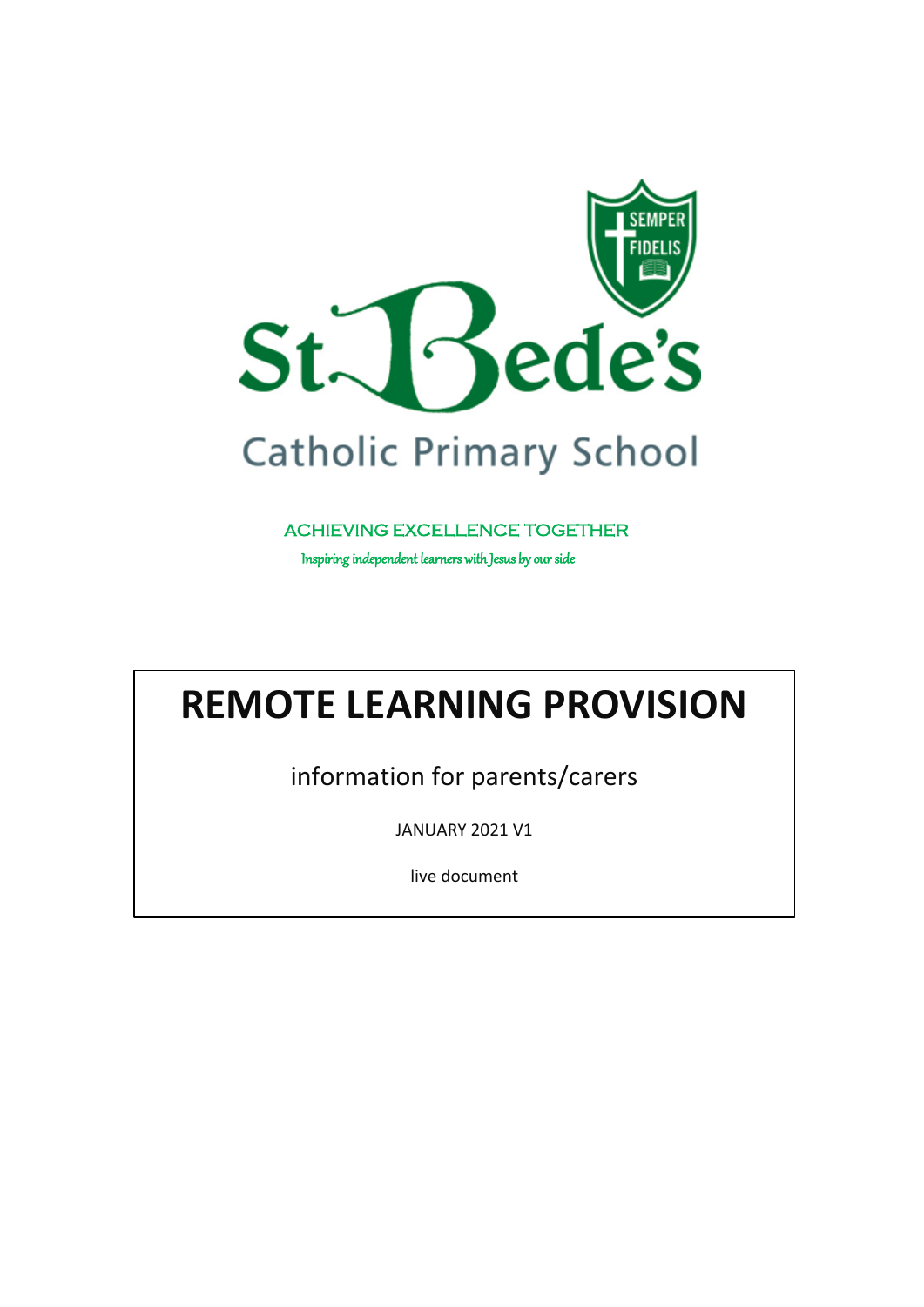## **The Remote Curriculum: what is taught to pupils at home**

A pupil's first day or two of being educated remotely might look different from our standard approach, while we take all necessary actions to prepare for a longer period of remote teaching.

## **What should my child expect from immediate remote education in the first day or two of pupils being sent home?**

Pupils have access to learning platforms to reinforce skills in maths and English They can use existing online resources with a targeted focus set by the teacher e.g. Spelling Shed; My Maths; Purple Mash; Oxford Owl; TTRS Daily reading is encouraged.

#### **Following the first few days of remote education, will my child be taught broadly the same curriculum as they would if they were in school?**

 We teach the same curriculum remotely as we do in school wherever possible and appropriate. However, we may need to make some adaptations in making resources more accessible through TEAMS or TAPESTRY

## **Remote teaching and study time each day**

#### **How long can I expect work set by the school to take my child each day?**

We expect that remote education provision will take pupils broadly the following number of hours each day as a minimum:

| Reception   | Up to 3 hours |
|-------------|---------------|
| Key Stage 1 | 3 hours       |
| Key Stage 2 | 4 hours       |

## **Accessing Remote Education**

#### **How will my child access any online remote education you are providing?**

- Reception and Year 1: TAPESTRY
- Year 2 Year 6: MICROSOFT TEAMS
- using established and familiar subscription programmes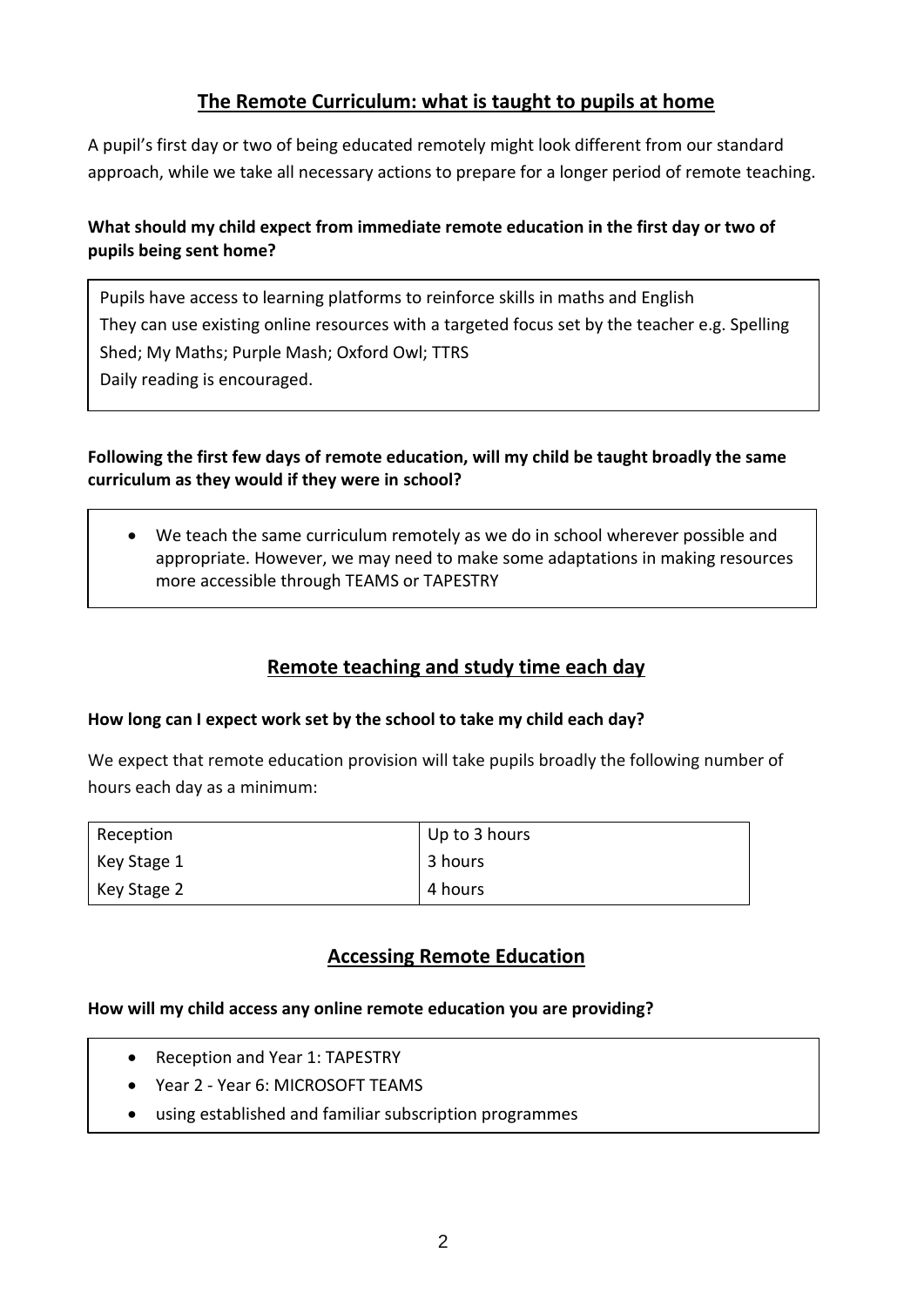#### **If my child does not have digital or online access at home, how will you support them to access remote education?**

We recognise that some pupils may not have suitable online access at home. We take the following approaches to support those pupils to access remote education:

- Parents are informed to contact the class teacher / school office if they require support to enable them to access remote learning.
- A school ipad will be loaned to the child for the duration of school absence and a *Loan Agreement* form is signed to accept that the device is looked after and used responsibly for the purposes of school work.
- [Get help with Technology](https://get-help-with-tech.education.gov.uk/) We will support parents to access free mobile data increases for families throughout Spring/Summer 2021.
- Staff will arrange collection or delivery of printed materials/books if required
- Pupils who do not have online access to submit work can arrange for work to be collected from home or delivered to school (all visits will be risk assessed)
- Staff will monitor pupils who do not engage with remote learning to ensure that they have the correct hardware, software and skills to complete the learning.
- Additional training will be scheduled for pupils and parent/carers who cannot access the remote learning.

## **How will my child be taught remotely?**

We use a combination of the following approaches to teach pupils remotely:

- Y2 Y6: 3x weekly live sessions with a learning focus led by a member of the bubble staff.
- Reception/Y1: 2x weekly live sessions with a learning focus led by a member of the bubble staff.
- recorded teaching sessions (e.g. White Rose Maths, Oak National Academy lessons, BBC Bitesize, video/audio recordings made by teachers)
- printed paper packs (e.g. workbooks, worksheets)
- resources uploaded on to the digital platform
- textbooks and reading books pupils have at home
- commercially available websites supporting the teaching of specific subjects or areas, including video clips or sequences

# **Engagement and feedback**

What are your expectations for my child's engagement and the support that we as parents / carers should provide at home?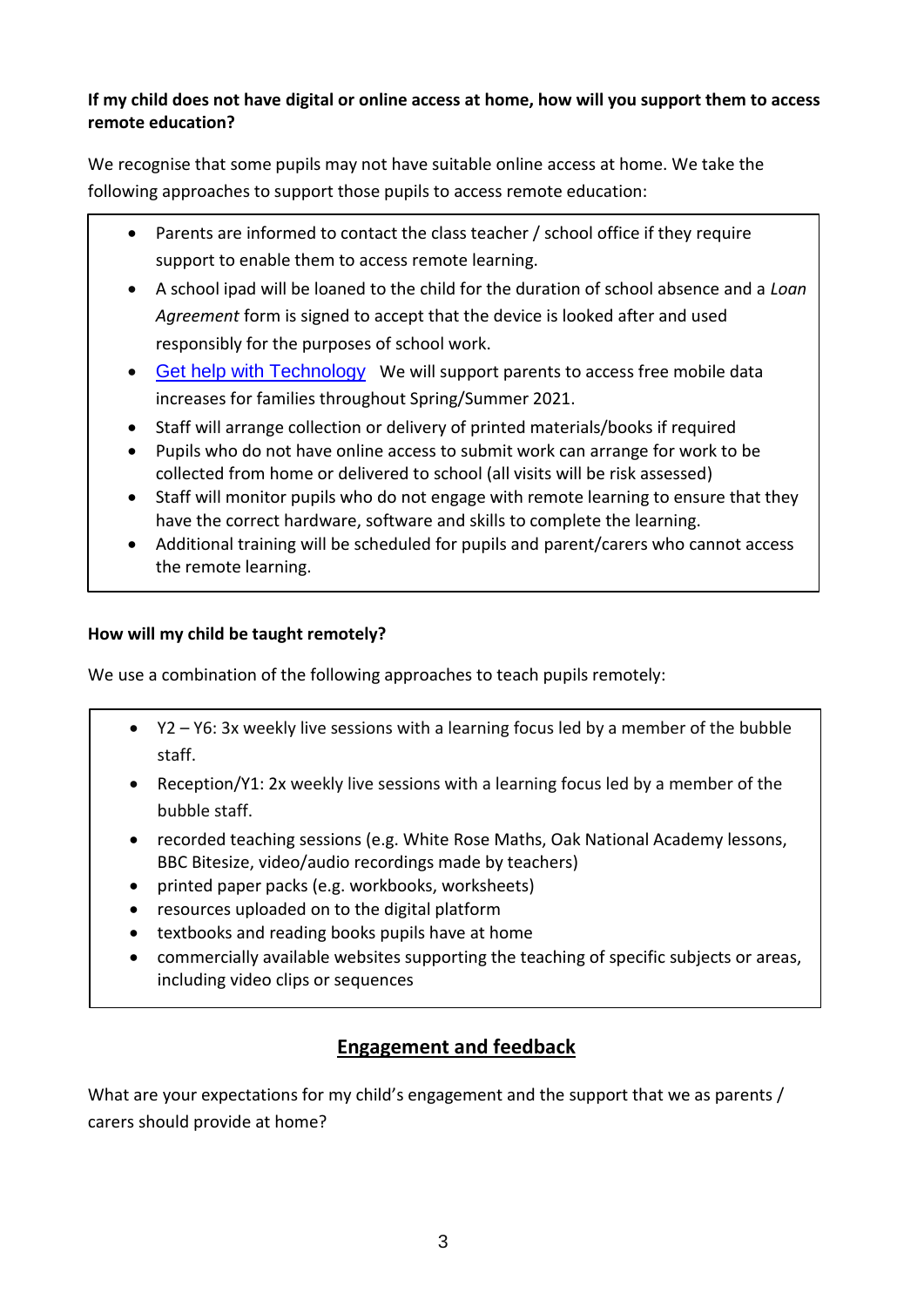- it is our expectation that all pupils' engage with remote education daily where possible, however learning can be completed at a time or on a day that is most suited to the working environment of the home.
- pupils are expected to wear their school uniform jumper when accessing live learning sessions
- parent/carers are encourage to set a daily routine with their child, completing maths and English activities in the morning and a foundation/RE/Science lesson in the afternoon
- 'Daily Deliberate Practice' of basic skills will also be completed as instructed by the Bubble staff
- there is an expectations of parental support, to set routines to complete and submit learning tasks to support your child's education
- parent/carers can contact class teachers by using the teachers email address

#### **How will you check whether my child is engaging with their work and how will I be informed if there are concerns?**

- Work submitted is monitored on a daily basis.
- Attendance at the live sessions is monitored.
- With the knowledge that some pupils may not be completing the work daily and are 'chunking it' to fit in with their family circumstances, pupil engagement is monitored on a weekly basis and parents/carers are contacted by a member of staff to investigate any barriers to engagement. This contact could take the form of a phone call, email or home visit if necessary.
- pupils can contact their class teacher through TEAMS Chat if they require support. *Chat is for the purpose of communicating with the class teacher and pupils should not be using this function to chat with each other.*

#### **How will you assess my child's work and progress?**

Feedback can take many forms and does not mean extensive written comments for individual children. Examples include: whole-class feedback or quizzes marked automatically via digital platforms are also valid and effective methods, amongst many others. Our approach to feeding back on pupil work is as follows: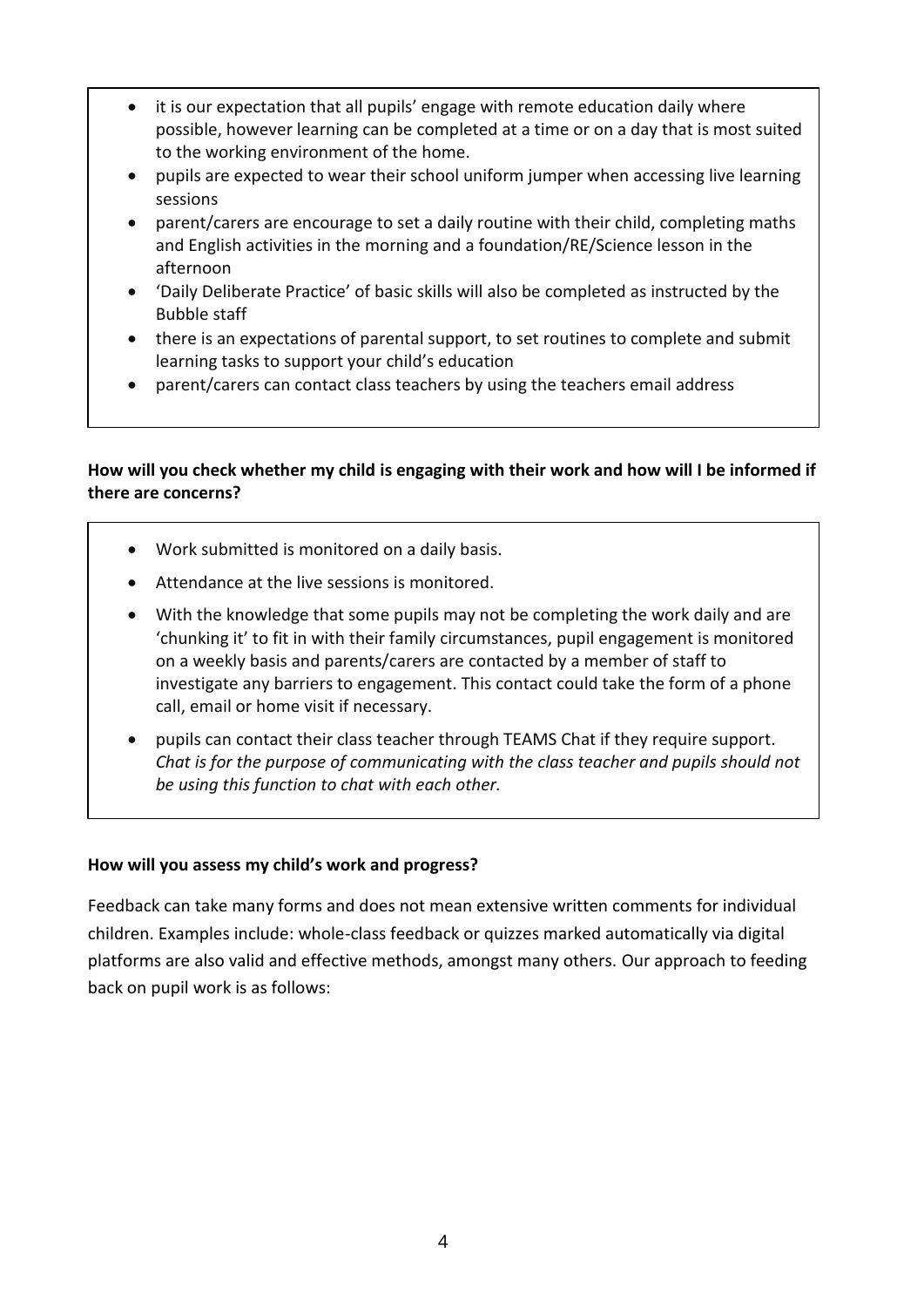- Uploaded TEAMS work (Y2-6) receives daily feedback from a member of the Bubble staff.
- Examples of work are shared with pupils to show them '*What a good one looks like'* (WAGOLL) to model year group expectation
- Quizzes are prepared to provide instant feedback on new learning.
- Reception/Y1: Submitted Tapestry work is reviewed daily and commented on by a member of the bubble
- Whole Class feedback during live sessions.

# **Additional support for pupils with particular needs**

## **How will you work with me to help my child who needs additional support from adults at home to access remote education?**

We recognise that some pupils, for example some pupils with special educational needs and disabilities (SEND), may not be able to access remote education without support from adults at home. We acknowledge the difficulties this may place on families, and we will work with parents /carers to support those pupils in the following ways:

- The needs of pupils with SEND are understood by the class teacher and learning is prepared and presented in a manner to support their engagement and to assist parent/carers for pupils from Reception to Y6
- Class teachers are in regular contact with the parent/carer via email / telephone to assist with learning and modelling how to complete work.
- Differentiated work with specific identified learning activities are prepared. e.g. SNIP, spelling lists; booklets. This may require hard copies delivered to the home or for collection.
- Continued ELSA sessions for identified children.
- Online programmes have been established to be accessed from home e.g. Nessy
- Parents and pupils are shown the 'immersive reader' button on TEAMS which will read the task out loud, so that they can independently access the activity if an adult is busy.
- SALT resources are shared with parent/carers and hard copies are at home.
- Reading books can be collected from school following strict guidelines and the quarantine of books
- Pupils who require electronic devises will be able to loan an iPad or laptop from school

# **Remote education for self-isolating pupils**

Where individual pupils need to self-isolate but the majority of their peer group remains in school, how remote education is provided will likely differ from the approach for whole groups. This is due to the challenges of teaching pupils both at home and in school.